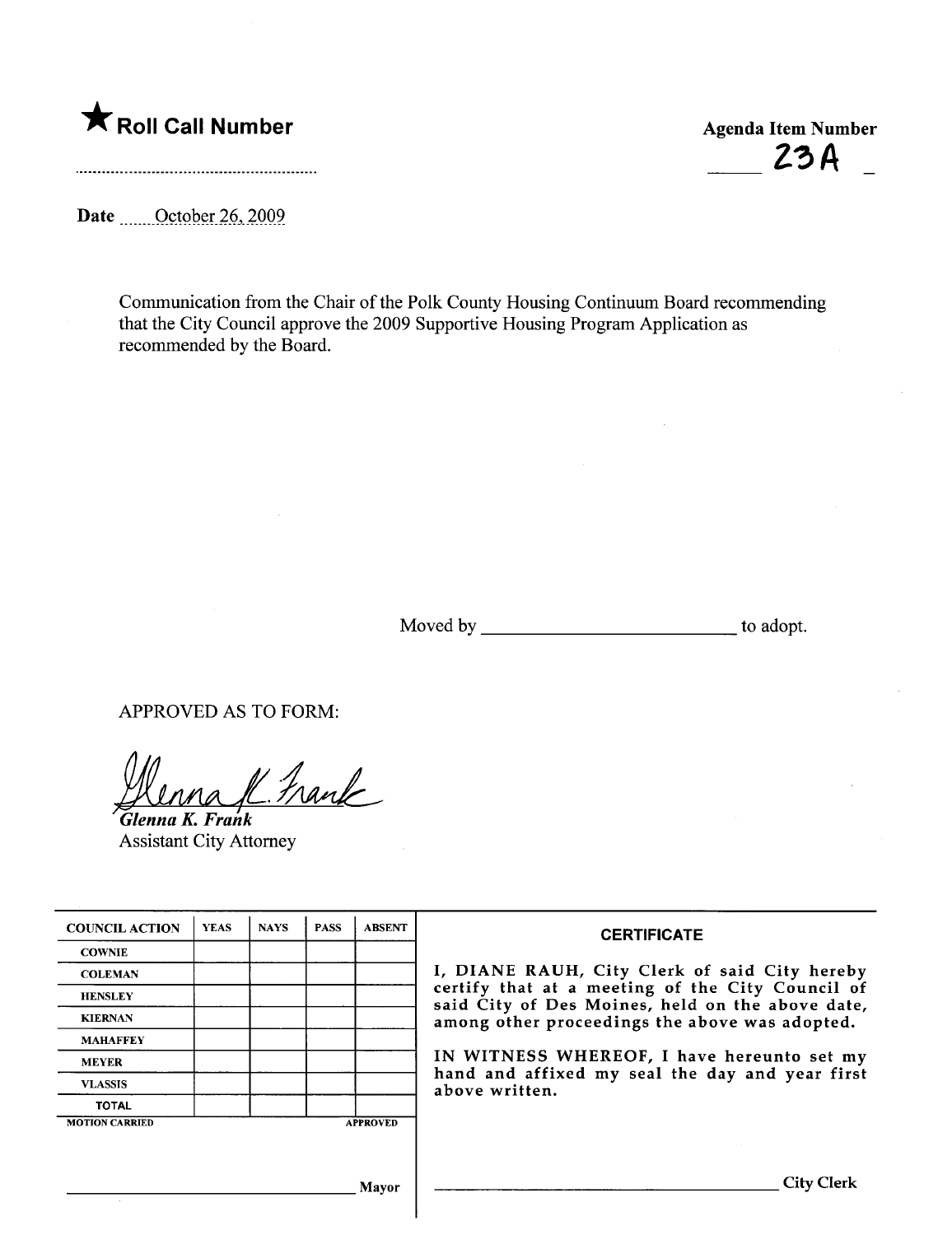

## Polk County Housing Continuum

October 21, 2009

The Honorable Mayor and Members of the City Council

RE: U.S. Deparment of Housing and Urban Development (HUD) 2009 Continuum of Care Application

At the Wednesday, September 2,2009 meeting of the Polk County Housing Continuum (PCHC) Board, approval was given to forward to the City Council, the following recommendations for funding applications for HUD's 2009 Supportive Housing Program (SHP) for Continuum of Care and Shelter Plus Care for the City of Des Moines.

| Rank           | <b>Project Name</b>                               | Project<br><b>Type</b> | <b>Program Type</b>      | <b>Component Type</b>                     | <b>Amount</b><br><b>Requested</b> |
|----------------|---------------------------------------------------|------------------------|--------------------------|-------------------------------------------|-----------------------------------|
| 1              | YMCA S+C                                          | New/Bonus              | <b>Shelter Plus Care</b> | Project-Based Rental Asst.                | \$658,680                         |
| $\overline{2}$ | Primary Health Care -<br>Enhancement              | Renewal                | Supp Housing             | <b>Supportive Services Only</b>           | \$256,108                         |
| 3              | <b>Primary Health Care - Street</b><br>Outreach   | Renewal                | Supp Housing             | Supportive Services Only                  | \$84,999                          |
| 4              | House of Mercy - Capital<br>Park                  | Renewal                | Supp Housing             | Permanent Housing                         | \$227,468                         |
| 5              | <b>Iowa Homeless Youth Center</b><br>- Lighthouse | Renewal                | Supp Housing             | <b>Transitional Housing</b>               | \$288,266                         |
| 6              | House of Mercy - Transitional<br>Housing          | Renewal                | Supp Housing             | Transitional Housing                      | \$289,732                         |
| 7              | <b>I-COUNT - HMIS</b>                             | Renewal                | Supp Housing             | Homeless Management<br>Information System | \$110,250                         |
| 8              | Anawim S+C#1                                      | Renewal                | <b>Shelter Plus Care</b> | Sponsor-Based Rental<br>Asst.             | \$811,296                         |
| 9              | Anawim S+C#2                                      | Renewal                | <b>Shelter Plus Care</b> | Sponsor-Based Rental<br>Asst.             | \$252,000                         |
|                |                                                   |                        |                          | Total                                     | \$2.978.799                       |

## Des Moines Application Process

Due to the short turn around time to submit an application to HUD and the amount of lead time needed prior to submission to HUD, to present the City manager and City Council with the recommended projects, the application process began approximately 90 days before the NOFA was released. Notice was sent to the full Polk County Housing Continuum mailing list, representing approximately forty organizations, announcing the date and time of the application training and the submission deadline.

Consistent with HUD guidelines and in cooperation with City of Des Moines staff, the Polk County Housing Continuum developed an objective process to review, score and rank both renewal and new project applications directed toward meeting the goals of the HUD SHP program. There were eight renewal applications and one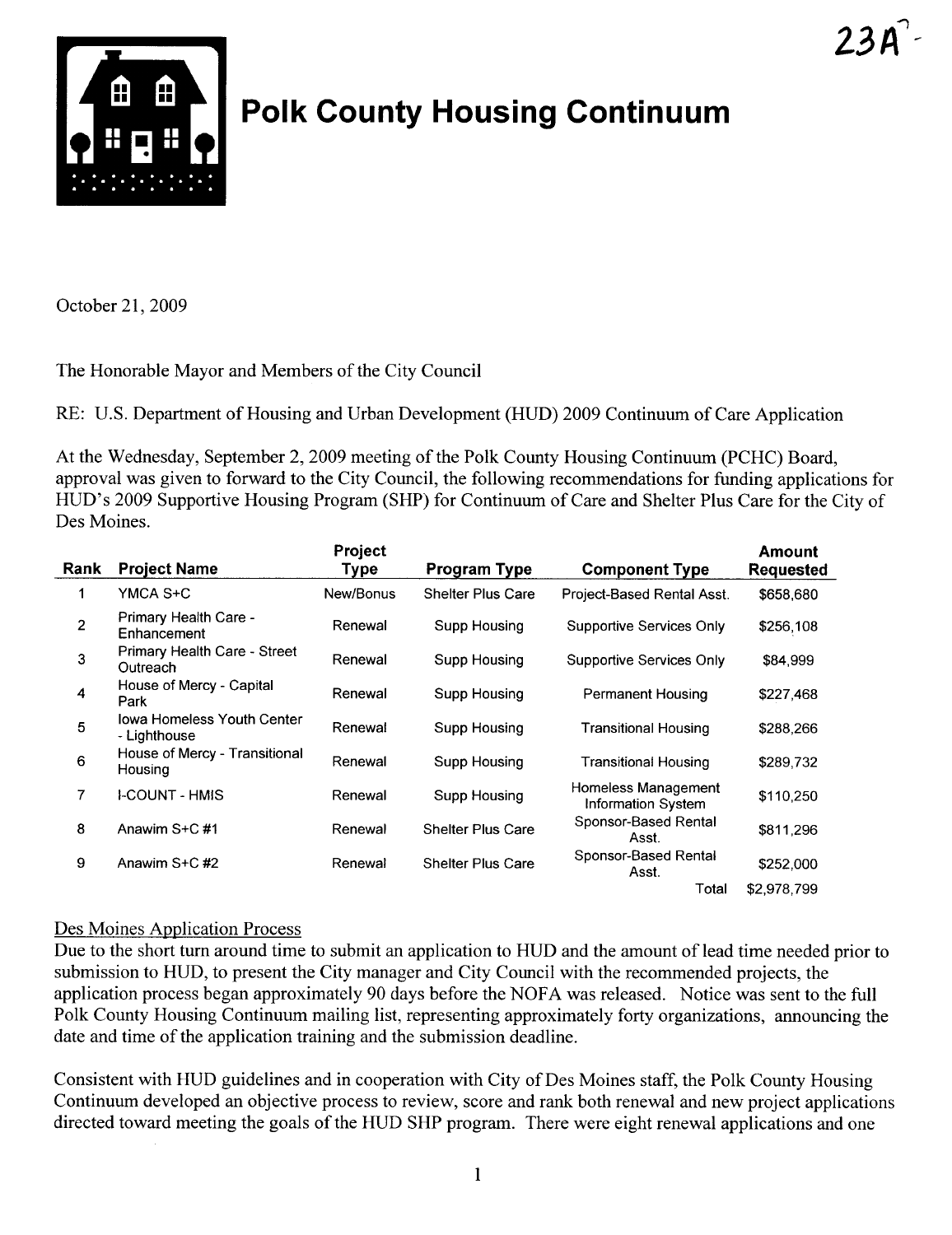new project application. The following process was used to review grant applications and develop the above recommendations.

## Scoring:

The scoring of both renewal and new applications was done by an Independent Scoring Committee named by the Polk County Housing Continuum Board. Guidelines prohibited members of the Independent Scoring Committee from being associated with any organization seeking funds through the 2009 Continuum of Care application.

At their July 27, 2009 meeting, the Polk County Housing Continuum Executive Committee appointed the following individuals to serve on the Independent Scoring Committee:

Justin Gross, Neighborhood Revitalization Board Susan Minks, City of Des Moines Corrine Lambert, United Way of Central Iowa Diane Foss, Iowa Department of Economic Development Amy Knudsen, Children and Families of Iowa Merlie Crowley, PCHC Coordinator.

Jim Cain, Director, Des Moines Area Interfaith Hospitality Network staffed the Continuum of Care Committee, and provided the committee training on the use of the score sheet and technical expertise on the Supportive Housing and Shelter Plus Care Programs. Bob Schulte, Federal Programs Administrator in the Housing Services Department and Julie Eberbach of the Institute for Community alliances provided technical assistance.

## Ranking:

Applications for the renewal of existing projects were grouped together first in the project ranking chart and raned by score, highest to lowest. Applications for new permanent affordable housing or for permanent affordable housing with supportive services projects were grouped together after the renewal applications in the project ranking chart and ranked by score, highest to lowest.

The PCHC board established the following priority for the 2009 SHP grant process: When accepting applications for new projects, only applications for new permanent housing projects would be considered.

At the August 5, 2009 meeting, the PCHC Board amended the ranking and prioritization procedures to reflect HUD's announced intention to award up to 15% of a continuum's pro rata need as a Permanent Housing Bonus if the continuum ranks a new permanent housing application first in its project ranking chart. Therefore, the PCHC Board adopted the policy that when accepting applications for new projects, accept only applications that provide for new permanent housing projects. The Board further approved a recommendation to designate the YMCA as the eligible applicant to apply for the Polk County Housing Continuum's Permanent Housing Bonus of \$250,790 because they submitted the only new permanent housing application and because they have additional units for which they can apply for Shelter Plus Care rental assistance.

The process of reviewing, ranking and scoring project applications for funding meets all known HUD guidelines and regulations governing review and approval of the U.S. Department of Housing and Urban Development (HUD) Continuum of Care Application. In addition the procedures and priorities for review and development of SHP projects as recommended by the Polk County Housing Continuum were approved by the City Council at their meeting on July 22, 2009 by Roll Call No. 09-1082.